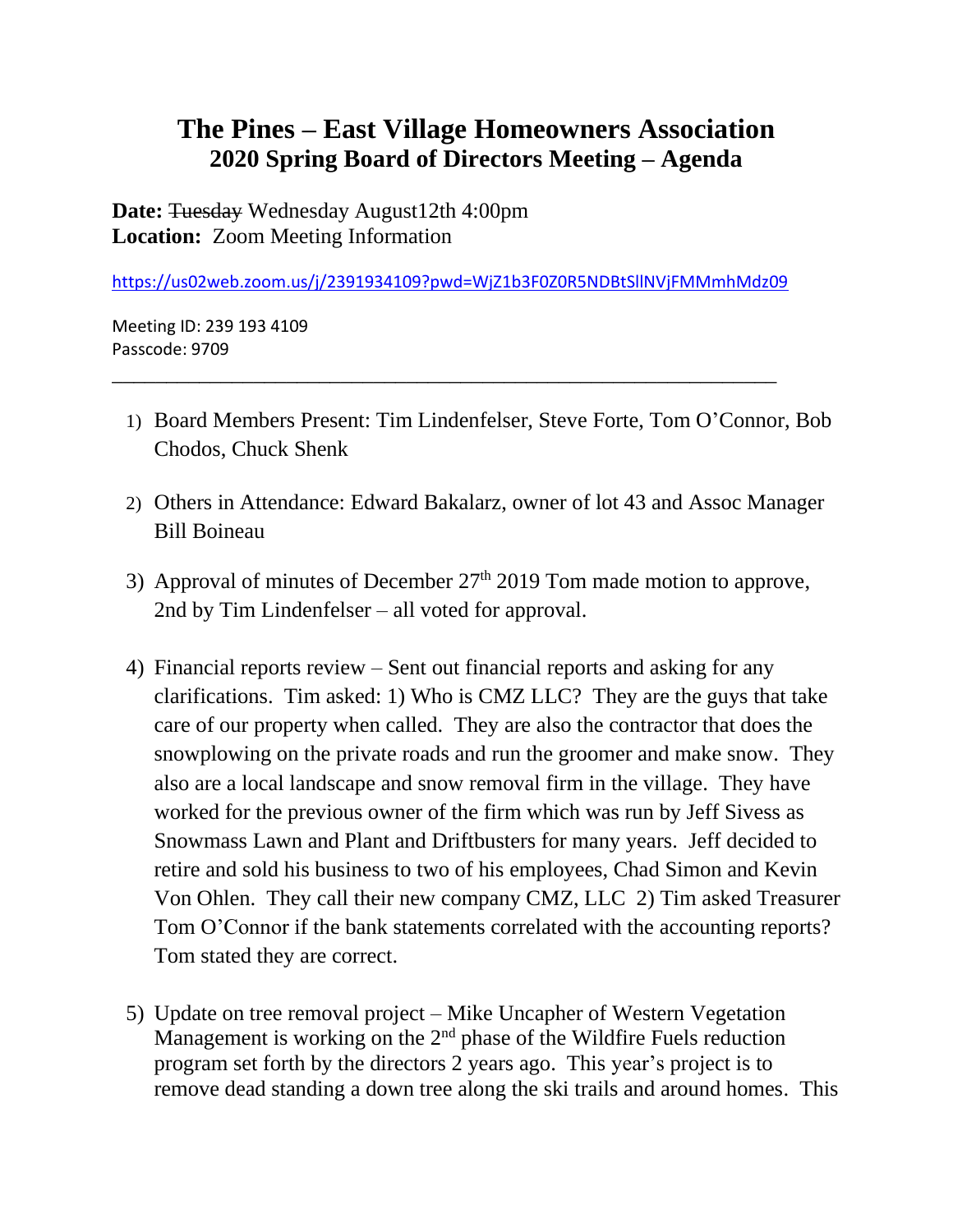is a continuing project as we live in a forested area and the need to reduce the potential risks of wildfire within the sub-division for our members property benefits and to promote a healthy forest ecosystem. This is not clearcutting the property surrounding the homes but starting to better manage and reduce the wildfire potential we face. Since 2018 and as of the completion of this year's project, we will have removed 1,770 trees, approximately 172 tons and 60 hours of brush clearing. With the total expense at \$189,400

- 6) Bears and dumpster rebuild update We have the dumpster being rebuilt because of damage caused by a bear on a couple of visits. We are replacing them with a heavier door system to reduce the potential for bear caused damages. Dumpster still needs to be painted by the Owl Creek homes contractor.
- 7) Update on Construction Projects and construction deposits. We have a remodel project on lot 17, by Hansen Construction. There have been too many issues by the contractor's sub-contractors not abiding by the associations rules to have all vehicles park on one side of the road and not causing driving impediments by having vehicles park across from other vehicles. We have been assessing fines to the owner's construction deposit account (\$50,000) as we see the parking problems continuing. The owners and the contractors will have to work out the fines between themselves at the end of the project.
- 8) Review Landscaping Plans for lot #44 461 Pine Crest Drive. The owners of lot 44 have started to build and the architect said they have not yet decided on the landscape plan yet. When they do they will present the plans for our review.
- 9) Status of notice to members regarding By-Laws update, Published Rules and Regulations, Fine schedule for infractions to Rules and Regulations – The manager will resend out the documents to the members after a review with the board.
- 10) Non Agenda News I have been called by the owners of lot 27 stating they have been having a problem with the next door neighbors renters dog running at large and being a nuisance and scaring their daughter when the dog comes up and barks at their daughter and scares her. She had been bitten by a dog